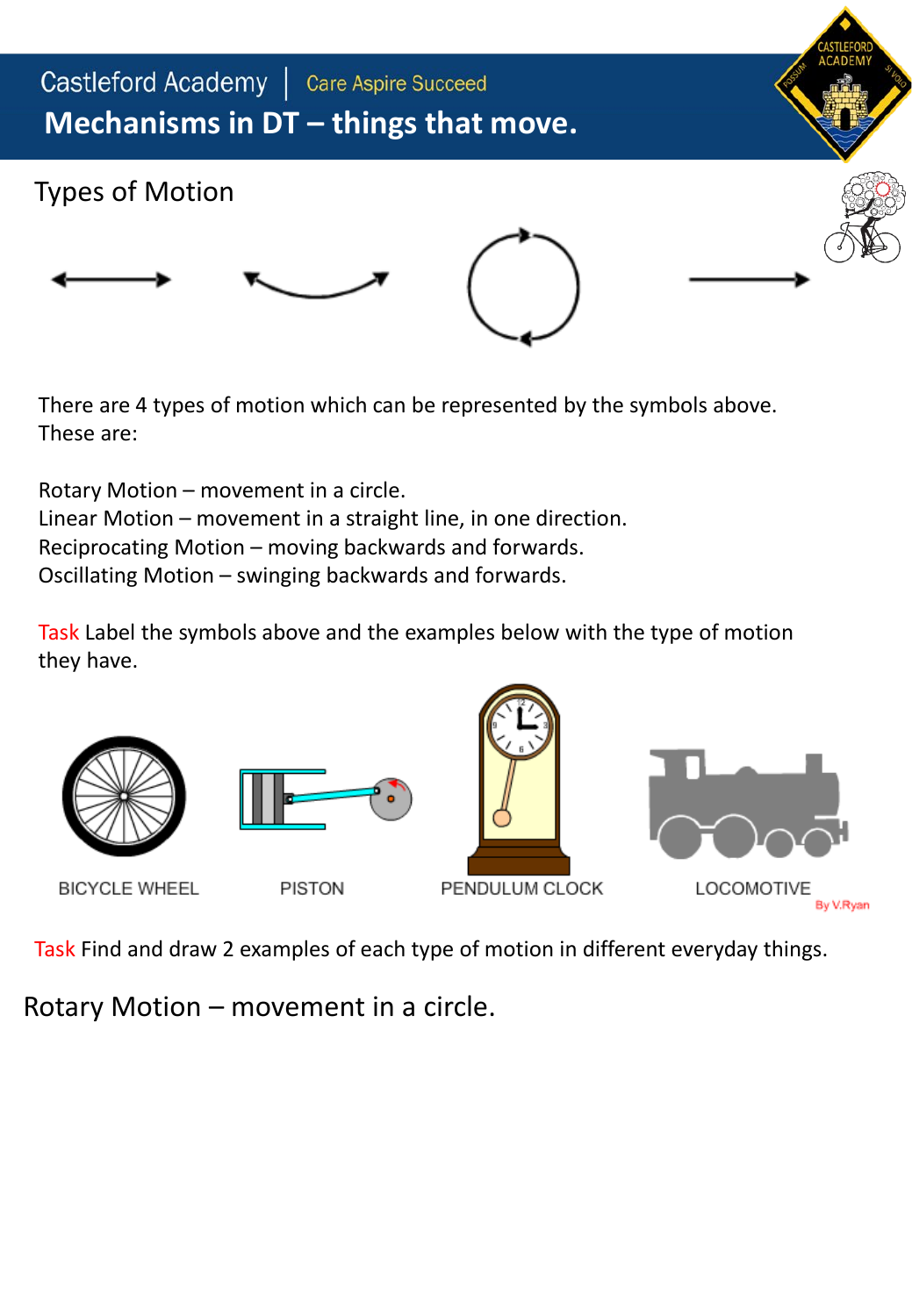Castleford Academy | Care Aspire Succeed **Mechanisms in DT – things that move.**

Types of Motion

Linear Motion – movement in a straight line, in one direction.

Reciprocating Motion – moving backwards and forwards.

Oscillating Motion – swinging backwards and forwards.